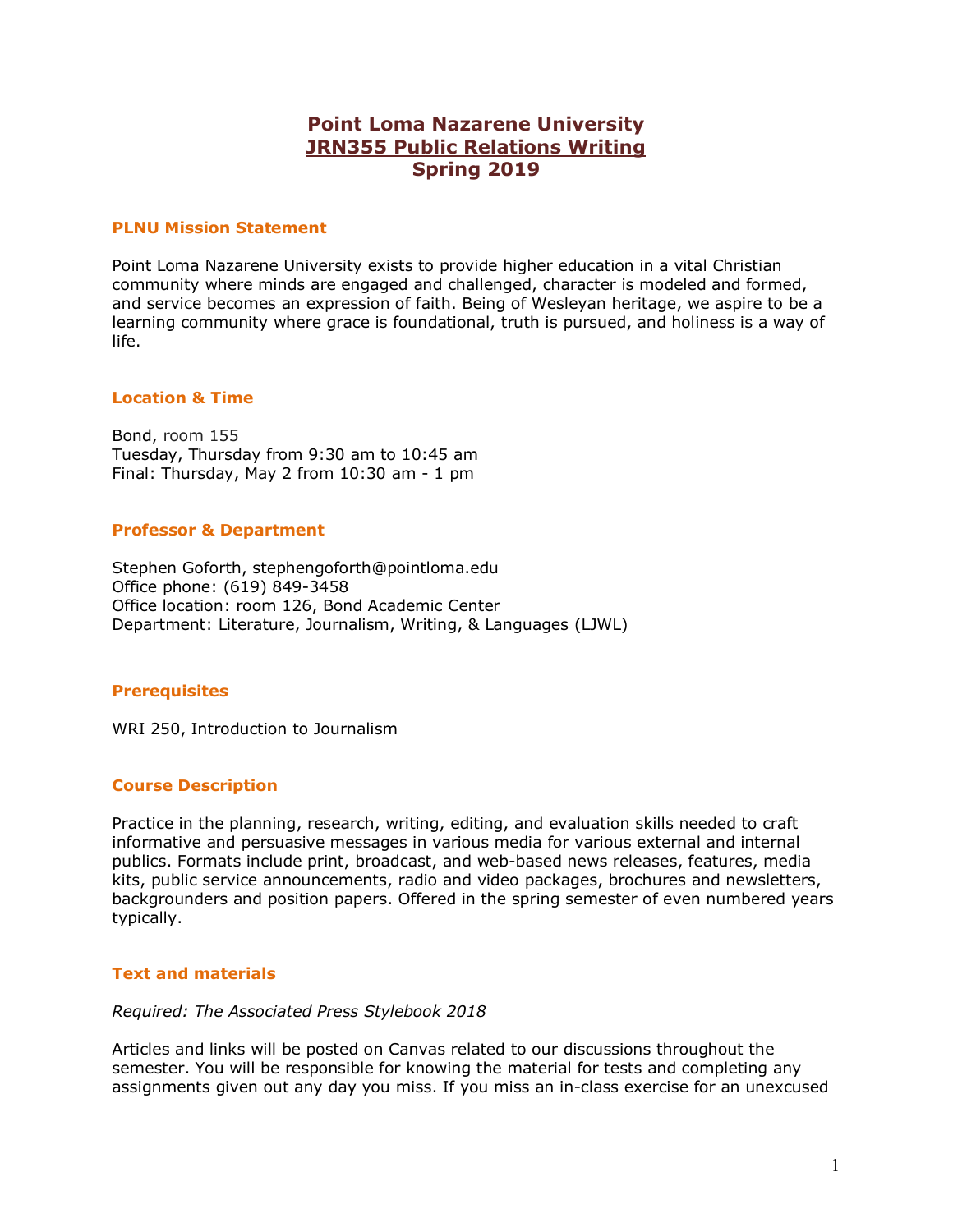absence, you will be given a zero. These quizzes and exercises cannot be made up unless you have an excused absence.

# **Course Learning Outcomes**

Students who complete JRN355 will be able to:

1. demonstrate (comprehension) a practical grasp of the public relations process. (MUJO PLO 1)

2. exhibit (application) increasing competence in professional public relations writing. (MUJO PLO 5)

3. exhibit (application) ethical decision making in public relations writing. (MUJO PLO 3)

# **Multimedia Journalism Program Learning Outcomes (PLOs)**

1. Students will exhibit effective research and reporting practices including the creation (Synthesis) and editing (Application) of a news story based on accepted industry standards and values. [Written Communication, Information Literacy, Critical Thinking]

2. Students will identify (Knowledge) and apply (Application) appropriate ethical and legal standards in their service to their communities and cultures. [Critical Thinking]

3. Employ (Application) oral communication appropriate to various news performance situations. [Written Communication, Oral Communication]

4. The student will be able to describe (Knowledge) how technologies shape the way people perceive and interact with the world and apply (Application) these digital tools and technologies appropriately for the communications professions in which they work. [Written Communication, Information Literacy, Critical Thinking, and Quantitative Reasoning]

*The terms inside the brackets indicate the relationship of the learning outcome to WASC's five Core Competencies: Written Communication, Oral Communication, Information Literacy, Critical Thinking, and Quantitative Reasoning. WASC is the organization through which PLNU receives accreditation.* 

# **Grading**

Your final grade will be computed based on the following scale:

- A  $90 100\%$ B 80 – 89%  $C$  70 – 79%  $D$  60 – 69%
- F Below 60%

Here are the standards for specific letter grades: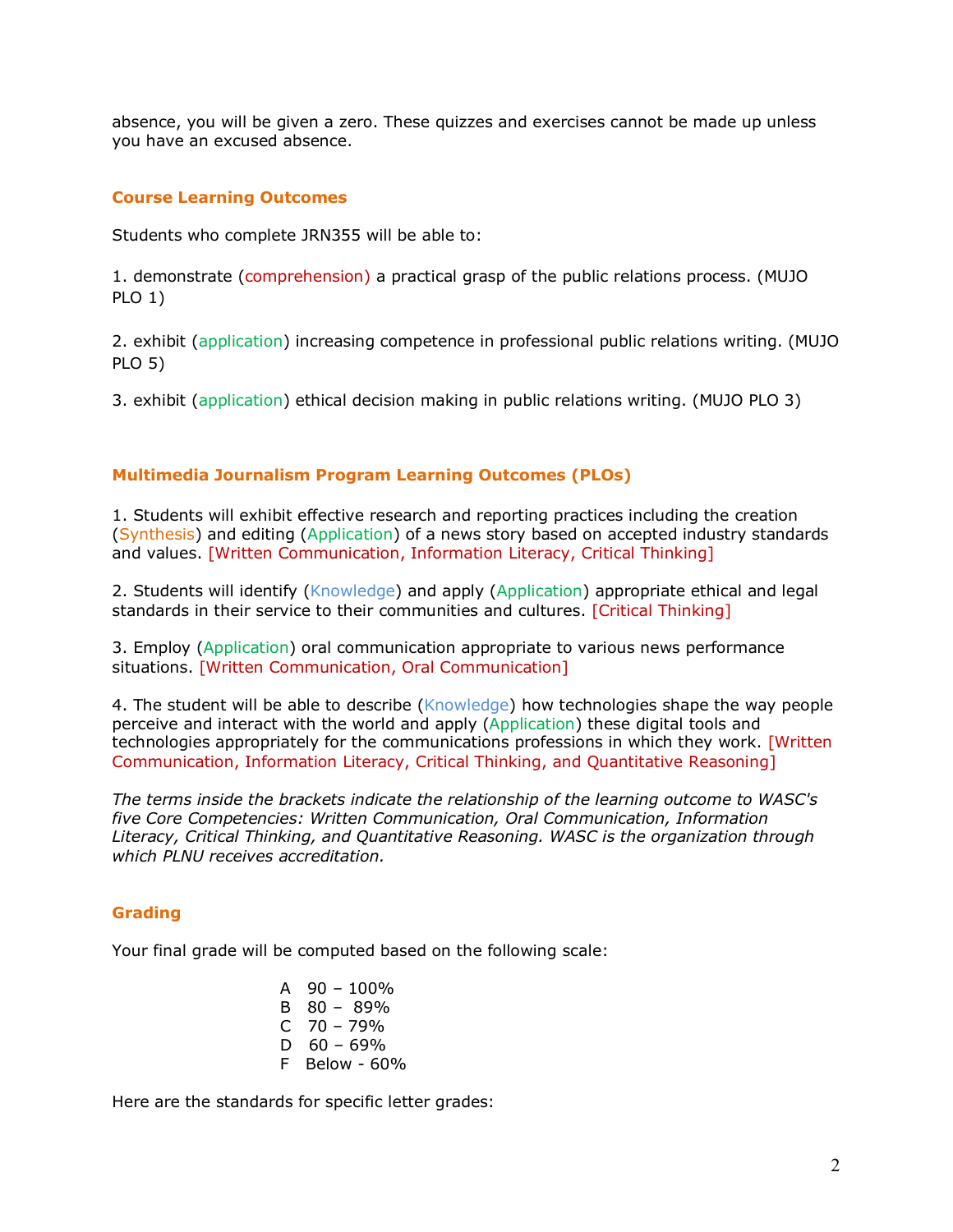- $A = Substantially error-free$
- $B =$  Solid effort; only minor editing errors
- $C =$  Average work; needs some reorganization and rewrite
- D = Multiple errors; needs major rewrite
- $F =$  Gross factual errors; unsuitable for publication
- $0 =$  Missed deadline; ignored assignment

No plus/minuses grades will be given.

Breakdown of Grading Percentages:

| Daily Quizzes & Exercises    | 50%             |
|------------------------------|-----------------|
| Midterm                      | 20 <sub>%</sub> |
| Final                        | 20 <sub>%</sub> |
| Attendance and Participation | 10%             |

# **Attendance**

Missing a class means losing points for attendance, participation and in class work. If you must miss a class for a valid reason (illness, family emergency, school activity, etc.) then documentation will be required.

If you miss an in-class exercise for an unexcused absence, you will be given a zero. There are no makeups for in-class work you miss unless you have an excused absence.

Tardiness disrupts the class environment and hinders your own learning. If you arrive after the role has been sent around for everyone to sign in, you'll be docked half of an absence. You will also lose half credit for class attendance any day you leave early.

Articles and links will be posted on Canvas related to our discussions throughout the semester. You will be responsible for knowing the material for tests and completing any assignments given out any day you miss.

Please read the Class Attendance section of your PLNU Catalog, carefully. If students miss more than 10% of class meetings (approx. 4 for a MWF course and 3 classes for a TTH course), faculty members may file a written report which may result in de-enrollment from the course. If you miss more than 20% of class meetings (approx. 8 for a MWF course and 6 classes for a TTH course), you may be de-enrolled without notice. De-enrollment may have serious consequences on residence, athletic, and scholarship requirements; it may also necessitate a reduction or loss in your financial aid.

## **Academic Accommodations**

While all students are expected to meet the minimum standards for completion of this course as established by the instructor, students with disabilities may require academic adjustments, modifications or auxiliary aids/services. At Point Loma Nazarene University (PLNU), these students are requested to register with the Disability Resource Center (DRC), located in the Bond Academic Center. (DRC@pointloma.edu or 619-849-2486). The DRC's policies and procedures for assisting such students in the development of an appropriate academic adjustment plan (AP) allows PLNU to comply with Section 504 of the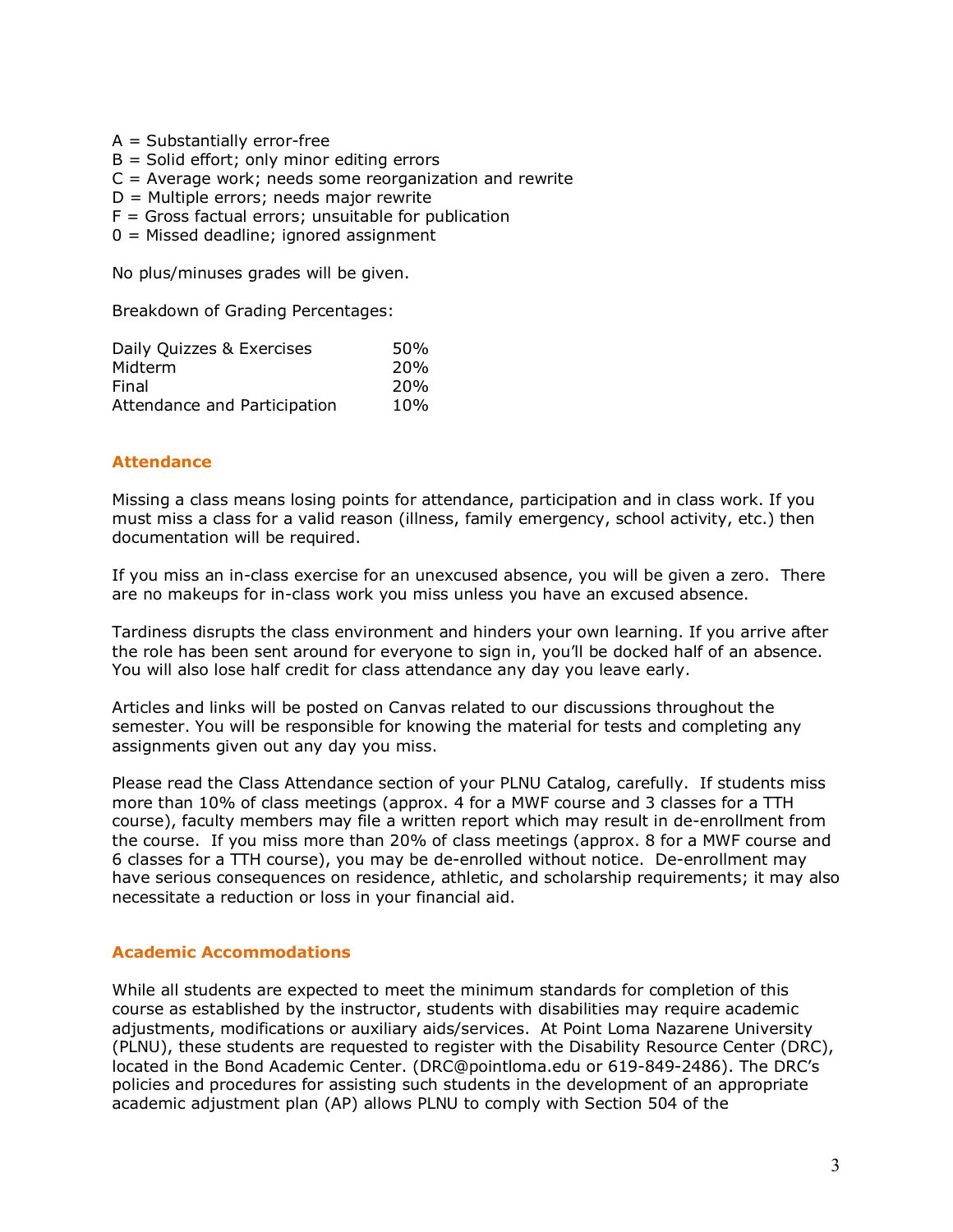Rehabilitation Act and the Americans with Disabilities Act. Section 504 (a) prohibits discrimination against students with special needs and guarantees all qualified students equal access to and benefits of PLNU programs and activities. After the student files the required documentation, the DRC, in conjunction with the student, will develop an AP to meet that student's specific learning needs. The DRC will thereafter email the student's AP to all faculty who teach courses in which the student is enrolled each semester. The AP must be implemented in all such courses.

If students do not wish to avail themselves of some or all of the elements of their AP in a particular course, it is the responsibility of those students to notify their professor in that course. PLNU highly recommends that DRC students speak with their professors during the first two weeks of each semester about the applicability of their AP in that particular course and/or if they do not desire to take advantage of some or all of the elements of their AP in that course.

# **Academic Honesty**

The LJML Department deems intellectual and academic integrity critical to academic success and personal development; therefore, any unethical practice will be detrimental to the student's academic record and moral character. Students who present the work of others as if it were their own commit plagiarism. Presenting another's work as one's own includes, but is not limited to, borrowing another student's work, buying a paper, and using the thoughts or ideas of others as one's own (using information in a paper without citation). Plagiarized work will result in a failing grade for the assignment and possibly for the course. In either event, a written report will be filed with the department chair and the area dean. The dean will review the report and submit it to the Provost and the Vice President for Student Development. It will then be placed in the student's academic file. You can find out more in the online PLNU Catalog under "Academic Honesty".

# **Diversity Statement**

Point Loma Nazarene University is committed to diversity in the classroom, in its publications and in its various organizations and components. Faculty and staff recognize that the diverse backgrounds and perspectives of their colleagues and students are best served through respect toward gender, disability, age, socioeconomic status, ethnicity, race, culture and other personal characteristics. In addition, the department of Literature, Journalism, and Modern Languages is committed to taking a leadership position that calls for promoting a commitment to diversity in and out of the classroom and in the practices of writing, journalism, and the study of literature and languages.

# **Sexual Harassment & Assault**

Federal Law, Title IX, and Point Loma Nazarene University policy prohibits gender discrimination, including sexual harassment, domestic and dating violence, sexual assault, and stalking. Alleged violations can be reported non-confidentially to the University's Title IX Office (619) 849-2479, Third Floor of Nicholson Commons, Room 303. Reports to law enforcement can be made to the PLNU Department of Public Safety (619) 849-2525. For emergencies call 911.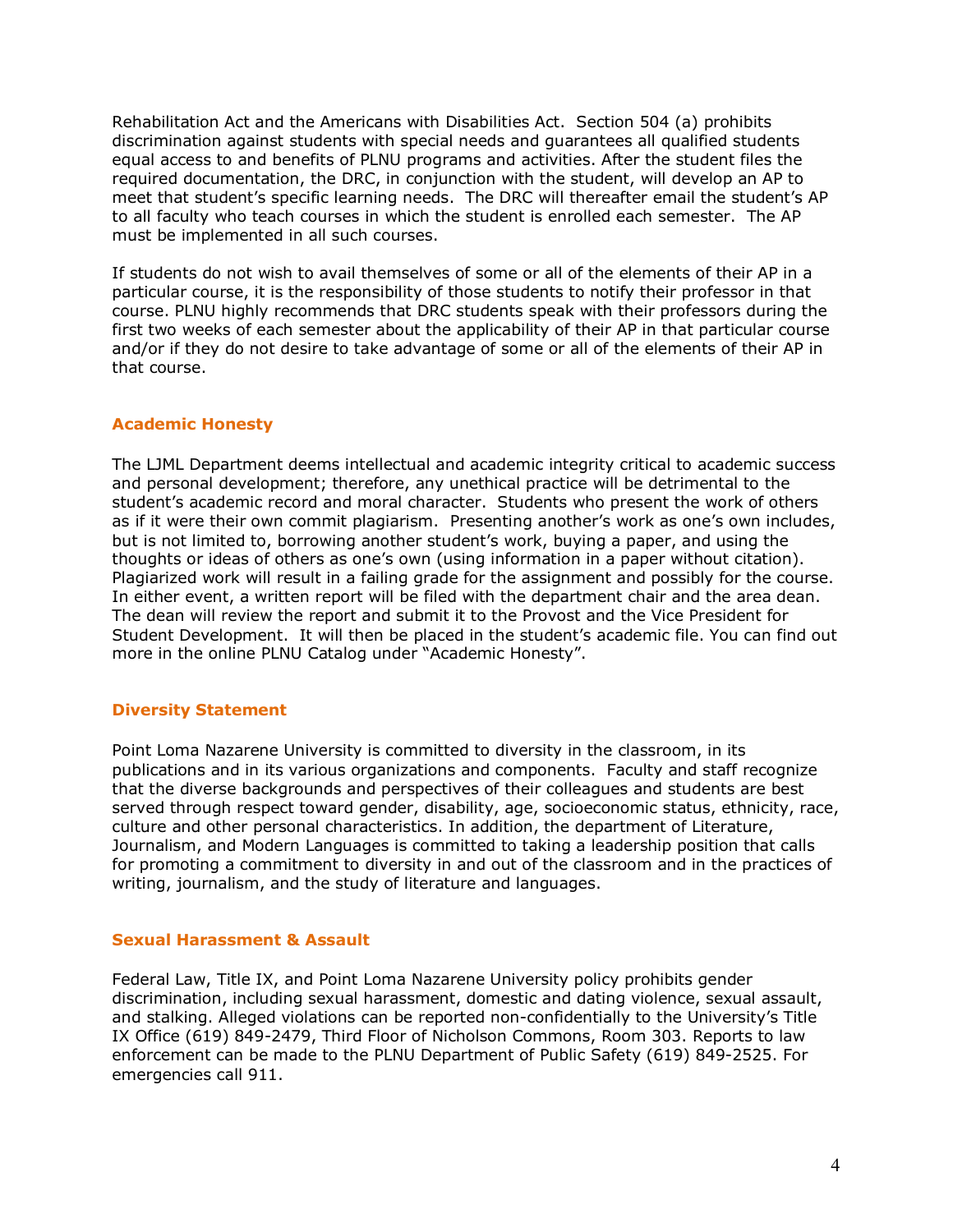I will seek to keep information you share with me private to the greatest extent possible, but as a professor I have mandatory reporting responsibility to share information regarding sexual misconduct and crimes I learn about to help make our campus a safer place for all.

# **FERPA**

In compliance with federal law, neither PLNU student ID nor social security number should be used in publically posted grades or returned sets of assignments without student written permission. This class will meet the federal requirements by (each faculty member choose one strategy to use: distributing all grades and papers individually; requesting and filing written student permission; or assigning each student a unique class ID number not identifiable on the alphabetic roster.). Also in compliance with FERPA, you will be the only person given information about your progress in this class unless you have designated others to receive it in the "Information Release" section of the student portal. See Policy Statements in the undergrad student catalog.

## **Public Discourse**

Much of the work we will do in this class is cooperative, by nature of the class discussions and general feedback given to written work and/projects; thus you should think of all your writing and speaking for and in class as public, not private, discourse. By continuing in this class, you acknowledge that your work will be viewed by others in the class. Thinking of our class work as public and shared also gives us the chance to treat one another with gentleness and compassion.

## **Flexibility**

The aforementioned requirements, assignments, policies, evaluation procedures, etc., are subject to change. Students' experiences and needs, as well as emerging knowledge, will be considered in modifying this course syllabus.

## **Final Examination Policy**

Final Examinations are the culminating learning event in a course, and they are scheduled to take into account all the different courses and departments across the university. The exam schedule varies from year to year. The final examination schedule is posted on the Class Schedules site. You are expected to arrange your personal affairs to fit the examination schedule. In the rare case that you may be scheduled for more than three (3) final examinations on the same day, you may work out an alternate time for one of your exams with your professors. This is the only university-sanctioned reason for taking a final exam at a time other than the officially scheduled time for the exam. Please confirm your final examination schedule the first week of classes, and schedule those exam times into your daily planners and calendars now. If you find that your final exam schedule is the one described above, please meet with your professors as soon as possible so that they may help you to make alternative arrangements for taking your exams. Department chairs/school deans and college deans need not be involved in the process of making this accommodation.